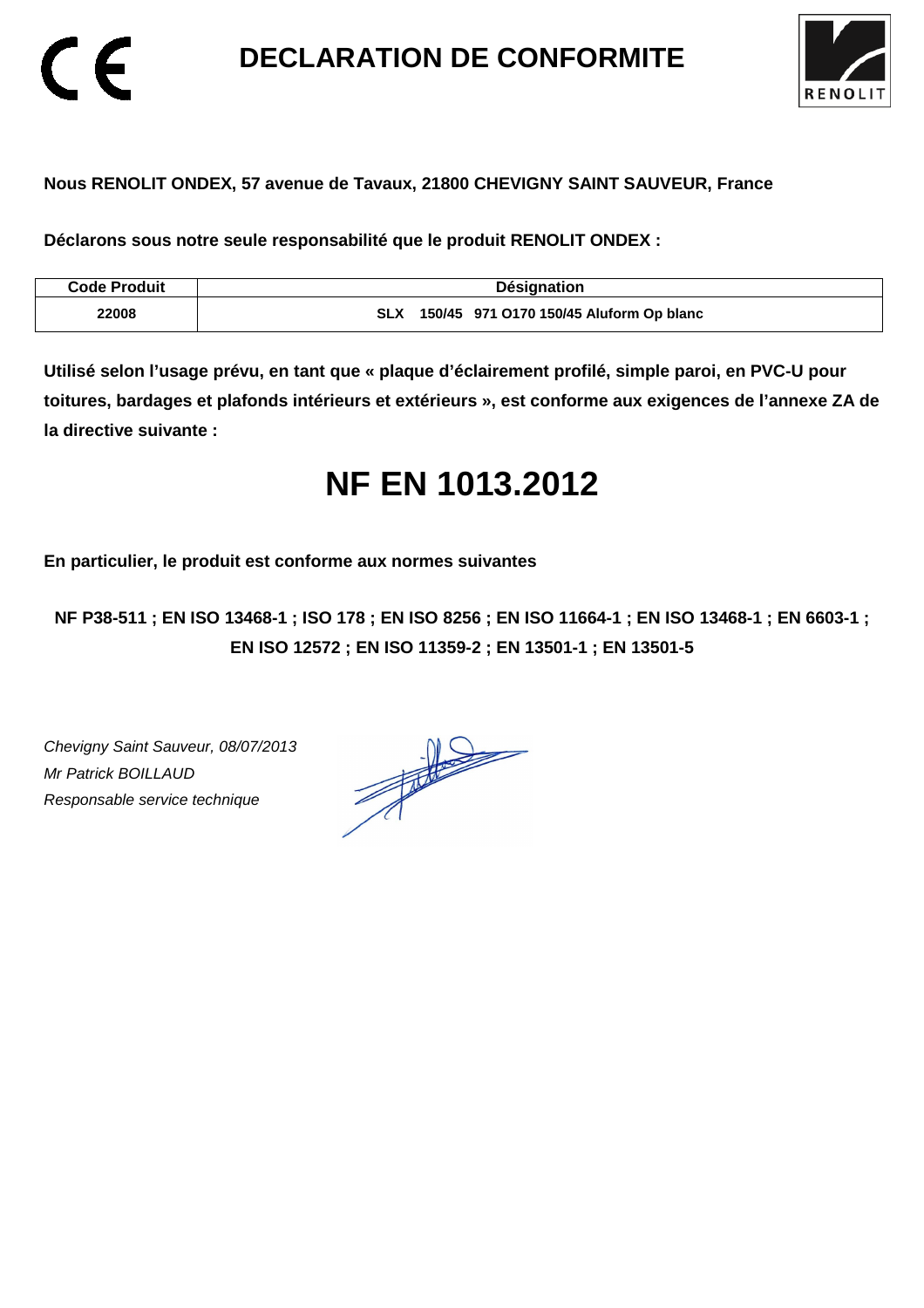

#### 1 **1. CODE D'IDENTIFICATION UNIQUE DU PRODUIT : 22008**

#### **2. DESIGNATION DU PRODUIT : SLX 150/45 971 O170 150/45 Aluform Op blanc**

| <b>Couleur</b>                          | Pas d'ondulation<br>et profondeur | Largeur utile | <b>Epaisseur nominale</b>                                                                                             | Type de matériau         | Masse nominale |
|-----------------------------------------|-----------------------------------|---------------|-----------------------------------------------------------------------------------------------------------------------|--------------------------|----------------|
| Opaque blanc                            | 150/45 Aluform                    | 900 mm        | $1.00$ mm                                                                                                             | <b>PVC NP Bi-orienté</b> | 1.90 kg/ $m^2$ |
| <b>USAGE PREVU DU PRODUIT :</b>         |                                   |               | Plaque d'éclairement profilée, simple paroi, en PVC-U pour<br>toitures, bardages et plafonds intérieurs et extérieurs |                          |                |
| <b>FABRICANT ET COORDONNEES :</b><br>4. |                                   |               | RENOLIT ONDEX - 57 Avenue de Tavaux -<br>21800 Chevigny-Saint-Sauveur France - Tel: +33 (0) 3 80 46 80 01             |                          |                |

**5. MANDATAIRE DU FABRICANT :** Non concerné

6. SYSTEME D'EVALUATION ET DE VERIFICATION DE LA CONSTANTE DES PERFORMANCES DU PRODUIT : Système 3

**7. PRODUIT COUVERT PAR UNE NORME HAMRONISEE :** EN 1013 : 2012

**8. EVALUATION TECHNIQUE EUROPEENNE :** Non concerné

#### **9. PERFORMANCES DECLAREES selon les Spécifications Techniques Harmonisées EN 1013 :**

| Caractéristiques essentielles                                                                      | <b>Performances</b>               |
|----------------------------------------------------------------------------------------------------|-----------------------------------|
| Tolérance Dimensionnelle                                                                           | Conforme                          |
| Perméabilité à l'eau/à l'air                                                                       | Conforme                          |
| Facteur de transmission lumineuse (NF P38-511)                                                     | $0\%$                             |
| Résistance Mécanique / fléchissement de la plaque                                                  | <b>PND</b>                        |
| Résistance en flexion (ISO 178)                                                                    | 82 MPA                            |
| Module d'élasticité en flexion (ISO 178) E                                                         | 3800 MPA                          |
| Coefficient de rigidité E.t <sup>3</sup>                                                           | $2.8$ N.m.                        |
| Résistance au choc traction (EN ISO 8256)                                                          | 1500 kJ/ $m^2$                    |
| Variation de l'indice de jaunissement après vieillissement artificiel(EN ISO 11664-1)              | 5(40)                             |
| Variation du facteur de transmission lumineuse après vieillissement artificiel<br>(EN ISO 13468-1) | 0% (A0)                           |
| Variation de la résistance en flexion/traction après vieillissement artificiel<br>(EN ISO 8256)    | ≤10% (A0)                         |
| Résistance choc d'un corps dur de faibles dimensions (EN 6603-1)                                   | Conforme                          |
| Résistance choc d'un corps mou grandes dimensions (XP 38-506-1999) Test 1200J                      | <b>PND</b>                        |
| Perméabilité à la vapeur d'eau (EN ISO 12572)                                                      | $0.8 \times 10^{-5}$ mg/(m-h-Pa)  |
| Dilatation thermique linéique (EN ISO 11359-2)                                                     | 67 x $10^{-6}$ (K <sup>-1</sup> ) |
| Réaction feu (EN 13501-1)                                                                          | <b>B</b> s1 d0                    |
| Performance feu extérieur (EN 13501-5)                                                             | Ftoit (non testé)                 |
| Emission de substances dangereuses                                                                 | <b>PND</b>                        |
| Résistance aux fixations                                                                           | www.ondex.com                     |

#### **10. Les performances du produit identifié aux points 1 et 2 sont conformes aux performances déclarées indiquées au point 9. La présente déclaration des performances est établie pour la seule responsabilité du fabricant identifié au point 4.**

Signé pour le fabricant et en son nom par Patrick BOILLAUD – Responsable Service Technique<br>Chevigny-Saint-Sauveur, le 08 Juillet 2013<br> **Chevigny-Saint-Sauveur, le 08 Juillet 2013 Chevigny-Saint-Sauveur, le 08 Juillet 2013**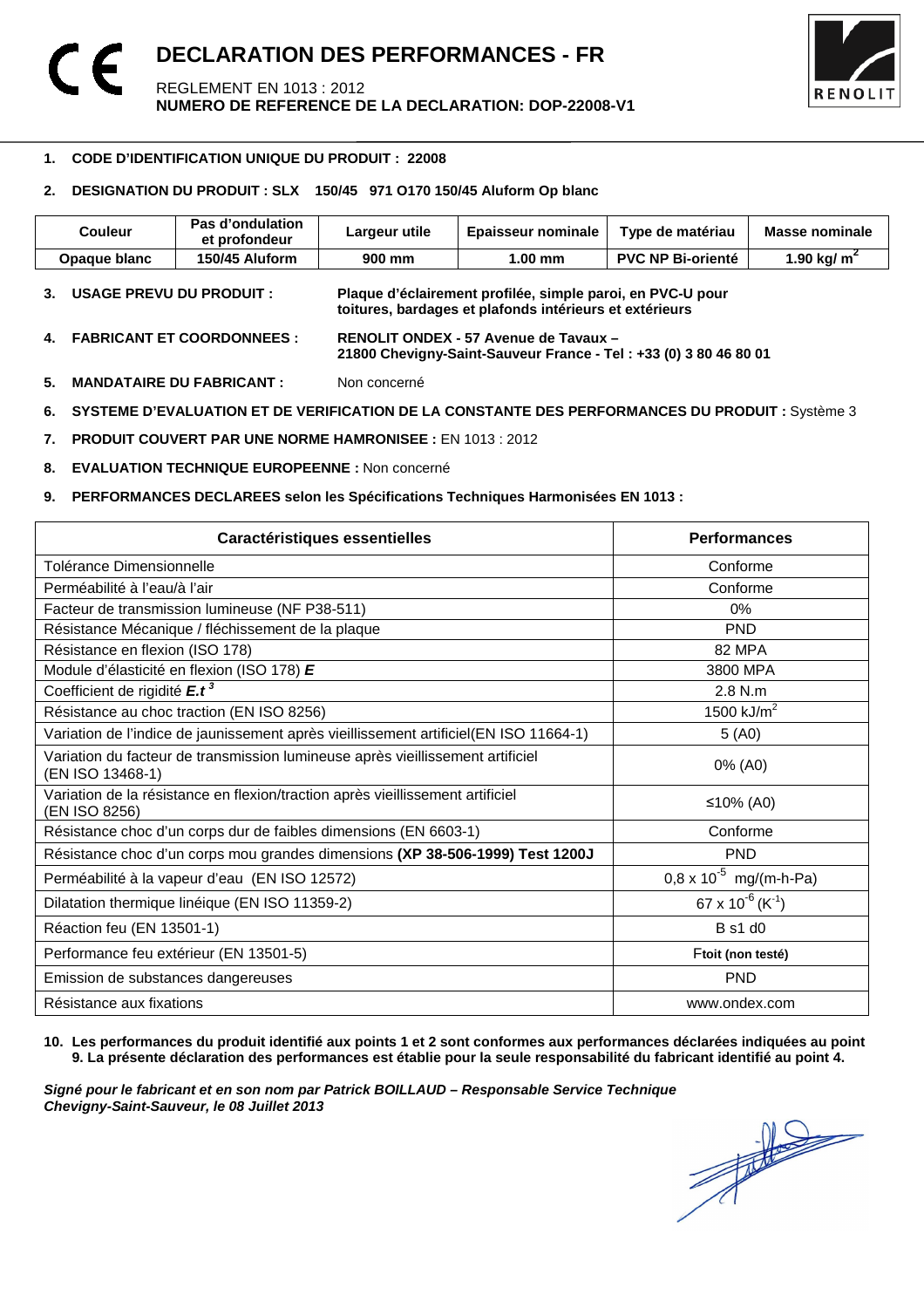## **KONFORMITATSERKLARUNG**



### **Wir RENOLIT ONDEX, 57 avenue de Tavaux, 21800 CHEVIGNY SAINT SAUVEUR, France**

**Erklären unter unserer alleinigen Verantwortung, dass das mit dem RENOLIT ONDEX Produkt:** 

| <b>Produktnummer</b> | <b>Benzeichnung</b>                                   |
|----------------------|-------------------------------------------------------|
| 22008                | 150/45 971 0170 150/45 Aluform Op blanc<br><b>SLX</b> |

**den grundlegenden Anforderungen der folgenden Richtlinien entspricht, wenn es nach den Anweisungen des Herstellers bestimmungsgemäss verwendet wird: "Lichtdurchlässige, einschalige, profilierte Platten aus PVC-U für Innen- und Außenanwendungen an Dächern, Wänden und Decken" in Anhang ZA:** 

# **NF EN 1013.2012**

**Insbesondere entspricht es den folgenden Normen** 

**NF P38-511 ; EN ISO 13468-1 ; ISO 178 ; EN ISO 8256 ; EN ISO 11664-1 ; EN ISO 13468-1 ; EN 6603-1 ; EN ISO 12572 ; EN ISO 11359-2 ; EN 13501-1 ; EN 13501-5**

Chevigny Saint Sauveur, 08/07/2013 Mr Patrick BOILLAUD Leiter der technischen Abteilung

 $\epsilon$ 

 $\frac{1}{\sqrt{1-\frac{1}{2}}}\left\vert \frac{1}{\sqrt{1-\frac{1}{2}}}\right\vert = \frac{1}{\sqrt{1-\frac{1}{2}}}\left\vert \frac{1}{\sqrt{1-\frac{1}{2}}}\right\vert.$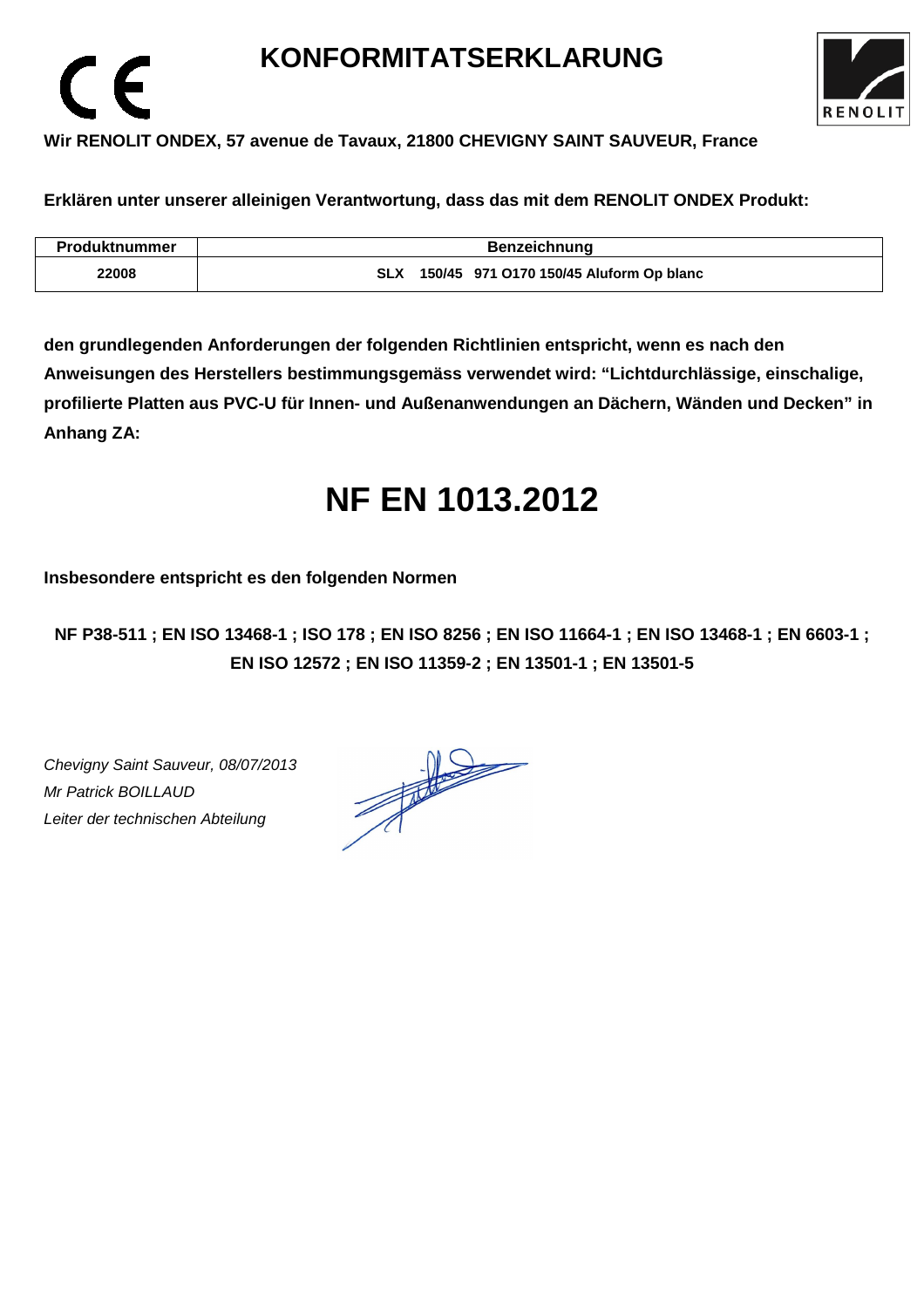### **LEISTUNGSERKLÄRUNG - DE**  NORM EN 1013 : 2012 **REFERENZNUMMER DER EKLÄRUNG: DOP-22008-V1**



#### **1. EINZIGER IDENTIFIKATIONSCODE DES PRODUKTES: 22008**

#### **2. PRODUKTBEZEICHNUNG: SLX 150/45 971 O170 150/45 Aluform Op blanc**

| Farbe     | Rippenbreite der Wellung<br>und Profilhöhe | <b>Baubreite</b> | Dicke (mm) | Materialtyp                                       | Nenn-<br><b>Flächengewicht</b> |
|-----------|--------------------------------------------|------------------|------------|---------------------------------------------------|--------------------------------|
| opak weiß | 150/45 Aluform                             | 900 mm           | $1.00$ mm  | biaxial gerecktes<br>Hart-PVC ohne<br>Weichmacher | 1.90 kg/ $m2$                  |

## **3. VORGESEHENE VEWENDUNGSZWECKE: Lichtdurchlässige, einschalige, profilierte Platten aus PVC-U**

für Innen- und Außenanwendungen an Dächern, Wänden und Decken

**4. HERSTELLER UND ANSCHFRIFT: RENOLIT ONDEX - 57 Avenue de Tavaux - 21800 Chevigny-Saint-Sauveur Frankreich - Tel : +33 3 80 46 80 01** 

- **5. BEVOLLMÄCHTIGTER DES HERSTELLERS:** Nicht zutreffend
- **6. SYSTEM ZUR BEWERTUNG UND ÜBERPRÜFUNG DER LEISTUNGSBESTÄNDIGKEIT:** System 3
- **7. FÜR DIESES PRODUKT GILT DIE HARMONISIERTE NORM:** EN 1013 : 2012
- **8. EUROPÄISCHE TECHNISCHE BEWERTUNG:** Nicht zutreffend
- **9. ERKLÄRTE LEISTUNGEN gemäß harmonisierten technischen Spezifikation EN 1013:**

| <b>Wesentliche Eigenschaften</b>                                                                    | Leistungen                               |  |
|-----------------------------------------------------------------------------------------------------|------------------------------------------|--|
| Maßtoleranzen                                                                                       | <b>Bestanden</b>                         |  |
| Wasser-/Luftdurchlässigkeit                                                                         | Bestanden                                |  |
| Lichttransmissionsgrad (NF P38-511)                                                                 | 0%                                       |  |
| Biege-/Zugfestigkeit (EN ISO 178)                                                                   | <b>PND</b>                               |  |
| Biegespannung (ISO 178)                                                                             | 82 MPA                                   |  |
| Biege-Elastizitätsmodul (ISO 178) E                                                                 | 3800 MPA                                 |  |
| Steifheitsfaktor E.t <sup>3</sup>                                                                   | 2.8 N.m                                  |  |
| Zug- Schlagfestigkeit (EN ISO 8256)                                                                 | 1500 $kJ/m2$                             |  |
| Änderung des Gelbwertes nach der künstlichen Alterung (EN ISO 11664-1 ou<br>EN ISO 11664-2)         | 5(40)                                    |  |
| Änderung des Lichttransmissionsgrades nach der künstlichen Alterung, (EN<br>ISO 13468-1 ou 13468-2) | 0% (A0)                                  |  |
| Änderung der Biege-/Zugfestigkeit nach der künstlichen Alterung, (EN ISO 178)                       | ≤10% (A0)                                |  |
| Schlagbeanspruchung durch kleinen, harten Körper (EN 6603-1)                                        | <b>Bestanden</b>                         |  |
| Schlagbeanspruchung durch großen, weichen Körper                                                    | <b>PND</b>                               |  |
| Wasserdampfdurchlässigkeit (EN ISO 12572)                                                           | $0.8 \times 10^{-5}$ mg/(m-h-Pa)         |  |
| Lineare thermische Ausdehnung (EN ISO 11359-2)                                                      | 67 x 10 <sup>-6</sup> (K <sup>-1</sup> ) |  |
| Klasse des Brandverhaltens (EN 13501-1)                                                             | <b>B</b> s1 d0                           |  |
| Klasse des Brandverhaltens von außen (EN 13501-5)                                                   | F Dach (nicht getestet)                  |  |
| Freisetzung gefährlicher Stoffe                                                                     | <b>PND</b>                               |  |
| Beständigkeit gegenüber Befestigungen                                                               | Zulassung Z 14.4. 1-4                    |  |

#### **10. Die Leistungen des Produktes gemäß den Nummern 1 und 2 entspricht den erklärten Leistungen nach Nummer 9. Verantwortlich für die Erstellung der Leistungserklärung ist allein der Hersteller gemäß Nummer 4.**

**Unterzeichnet für den Hersteller und im Namen des Herstellers durch Patrick BOILLAUD – Leiter der technischen Abteilung Chevigny-Saint-Sauveur, den 08. Juli 2013**

 $\frac{1}{\sqrt{2}}$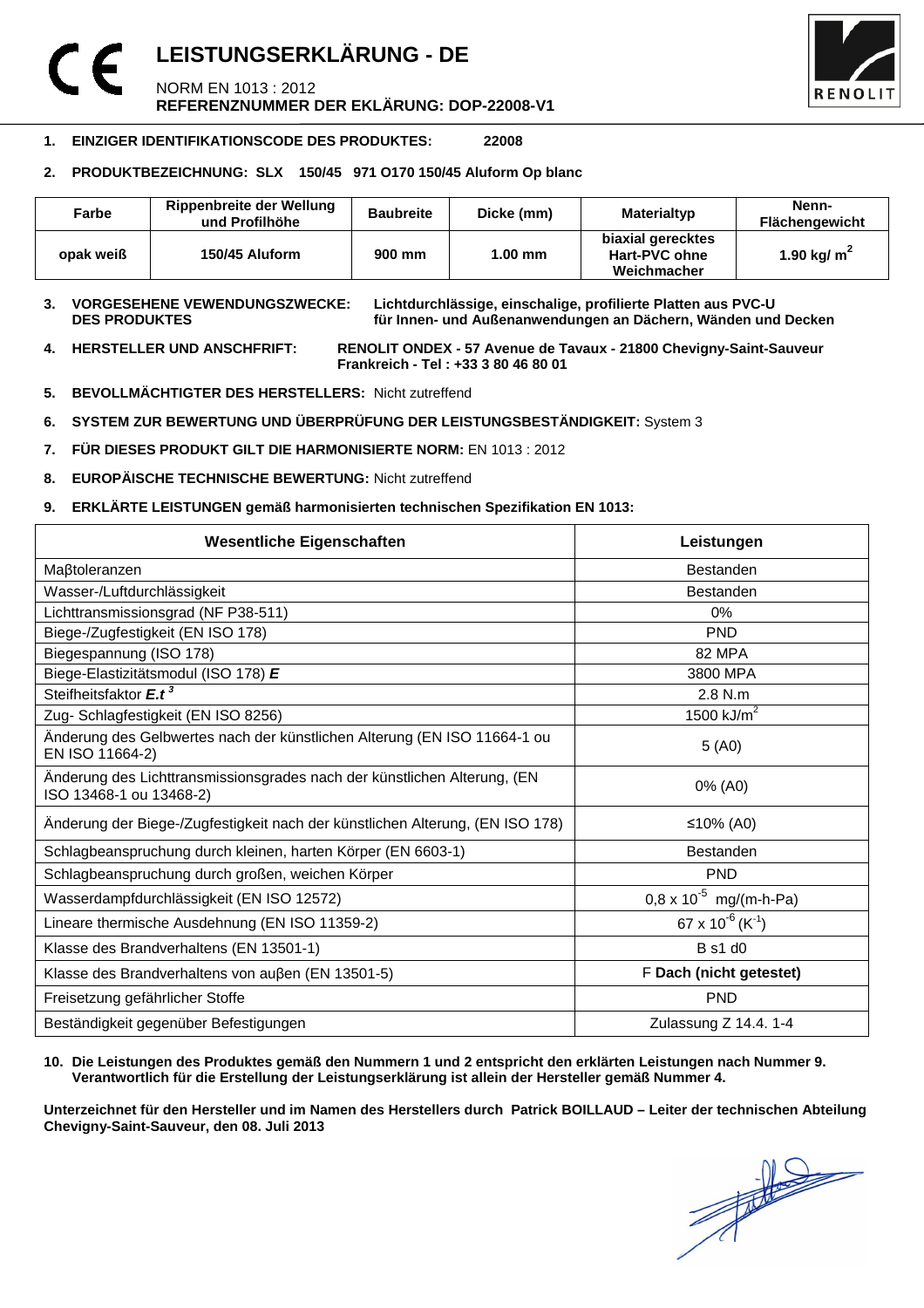## **DECLARATION OF CONFORMITY**



### **We RENOLIT ONDEX, 57 avenue de Tavaux, 21800 CHEVIGNY SAINT SAUVEUR, France**

**Declare under our sole responsability that the RENOLIT ONDEX product:** 

| <b>Product Code</b> | <b>Designation</b>                                    |
|---------------------|-------------------------------------------------------|
| 22008               | 150/45 971 0170 150/45 Aluform Op blanc<br><b>SLX</b> |

**When used according to its instruction as, "light transmitting single skin profiled PVC-U sheet for internal and external roofs, walls and ceilings", complies with the essential requirements of the following directive in ZA Annex:** 

# **NF EN 1013.2012**

**In particular it complies with the following standards** 

**NF P38-511 ; EN ISO 13468-1 ; ISO 178 ; EN ISO 8256 ; EN ISO 11664-1 ; EN ISO 13468-1 ; EN 6603-1 ; EN ISO 12572 ; EN ISO 11359-2 ; EN 13501-1 ; EN 13501-5**

Chevigny Saint Sauveur, 08/07/2013 Mr Patrick BOILLAUD Technical services manager

CE

 $\frac{1}{\sqrt{2}}$